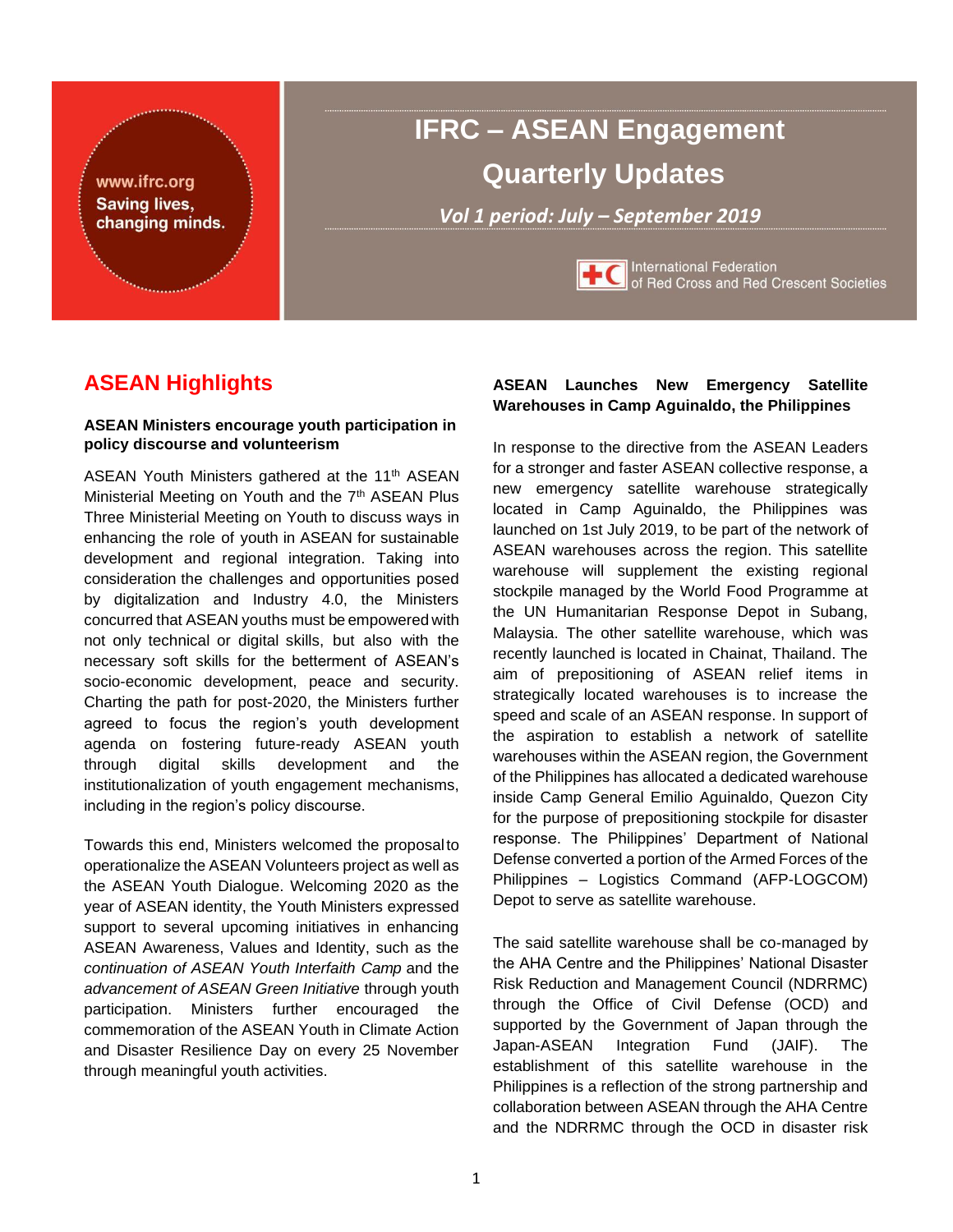reduction and management. This is a testimony of ASEAN's commitment and support to national efforts to build a disaster resilient Philippines and to a greater extent, the ASEAN region.

# **AHA Centre and Deutsche Post DHL Group sign a Memorandum of Intent to work together on emergency preparedness and disaster response**

AHA Centre and Deutsche Post DHL (DPDHL) Group signed a Memorandum of Intent (MOI) to collaborate on emergency preparedness and disaster response. DPDHL Group's Disaster Response Team (DRT) will work on the ground together with AHA Centre to facilitate the movement of international relief cargo during disaster response scenarios. This includes unloading cargo planes, conducting professional warehousing and inventory management as well as loading the relief goods for onward transportation. DRT will also provide expertise and support for AHA Centre's courses and exercises related to ASEAN-ERAT (Emergency Response and Assessment Team) and ASEAN Humanitarian Logistics.

## **ASEAN- New Zealand to advance strategic partnership**

2020 will mark the 45th anniversary of ASEAN-New Zealand Dialogue Relations and the 5th anniversary of ASEAN-New Zealand Strategic Partnership. Officials of ASEAN and New Zeeland reviewed the implementation of the Plan of Action to Implement the Joint Statement for ASEAN-New Zealand Strategic Partnership (2016- 2020) and agreed to start drafting of a new five-year Plan of Action to focus on strengthening the partnership through focused areas of cooperation such as, trade through the ASEAN-Australia-New Zealand Free Trade Area (AANZFTA), food and agriculture, renewable energy, and governance and public sector leadership. Other areas of cooperation include good regulatory practices, climate change and environmental issues, disaster management, educational exchanges, smart cities development in collaboration with the ASEAN Smart Cities Network, and connectivity including working towards an ASEAN-New Zealand air services agreement.

#### **ASEAN- ROK reaffirm commitment to further strengthen strategic partnership**

ASEAN and the Republic of Korea (ROK) agreed to further advance cooperation in areas of mutual interest including counter terrorism, transnational crime, cyber security, maritime cooperation, digital economy, development of MSMEs, food and energy security, culture, people-to- people exchanges, education, disaster management, connectivity and narrowing the development gap. They also agreed to develop a new five-year Plan of Action after the expiry of the current Plan at the end of this year. ROK's plan to double its contribution to the ASEAN-ROK Cooperation Fund from currently USD 7 million to USD 14 million annually from the end of 2019 to support more joint programmes and projects.

# **ASEAN Foreign Ministers' met The United Nations Secretary-General and The President of the 74th Session of The United Nations General Assembly**

ASEAN and the United Nations (UN) reaffirmed their commitment to strengthening their comprehensive partnership based on the implementation of the fiveyear Plan of Action (POA) to Implement the Joint Declaration on Comprehensive Partnership between ASEAN and the United Nations (2016-2020), and enhancing complementarities between the ASEAN Community Vision 2025 and the UN 2030 Agenda for Sustainable Development (Complementarities Initiative). Significant progress have been achieved of ASEAN-UN cooperation, particularly in cross-sectoral cooperation, and reaffirmed its commitment to taking forward the Complementarities Initiative, including in areas such as minimizing the adverse impact of climate change; building resilience and strengthening cooperation in disaster risk reduction, emergency response and management, women's empowerment, food safety, nutrition, energy security; and enhancing social protection and promoting decent work for all. The Meeting also looked forward to the launch of the ASEAN Centre for Sustainable Development Studies and Dialogue (ACSDSD) in Thailand and the notation of the Complementarities Roadmap by ASEAN Leaders and the Secretary-General of the United Nations at the upcoming 10th ASEAN-UN Summit in Bangkok in November 2019 and looked forward to enhanced cooperation between ASEAN and the UN in sustainable development in 2020, which marks the 5th year of implementing the ASEAN Community Vision 2025 and UN Sustainable Development Goals. The Meeting also noted the importance of collaboration with AHA Centre to enhance capabilities on disaster risk reduction and management. The UN Secretary-General welcomed ASEAN's participation in the Climate Action Summit and highlighted the need to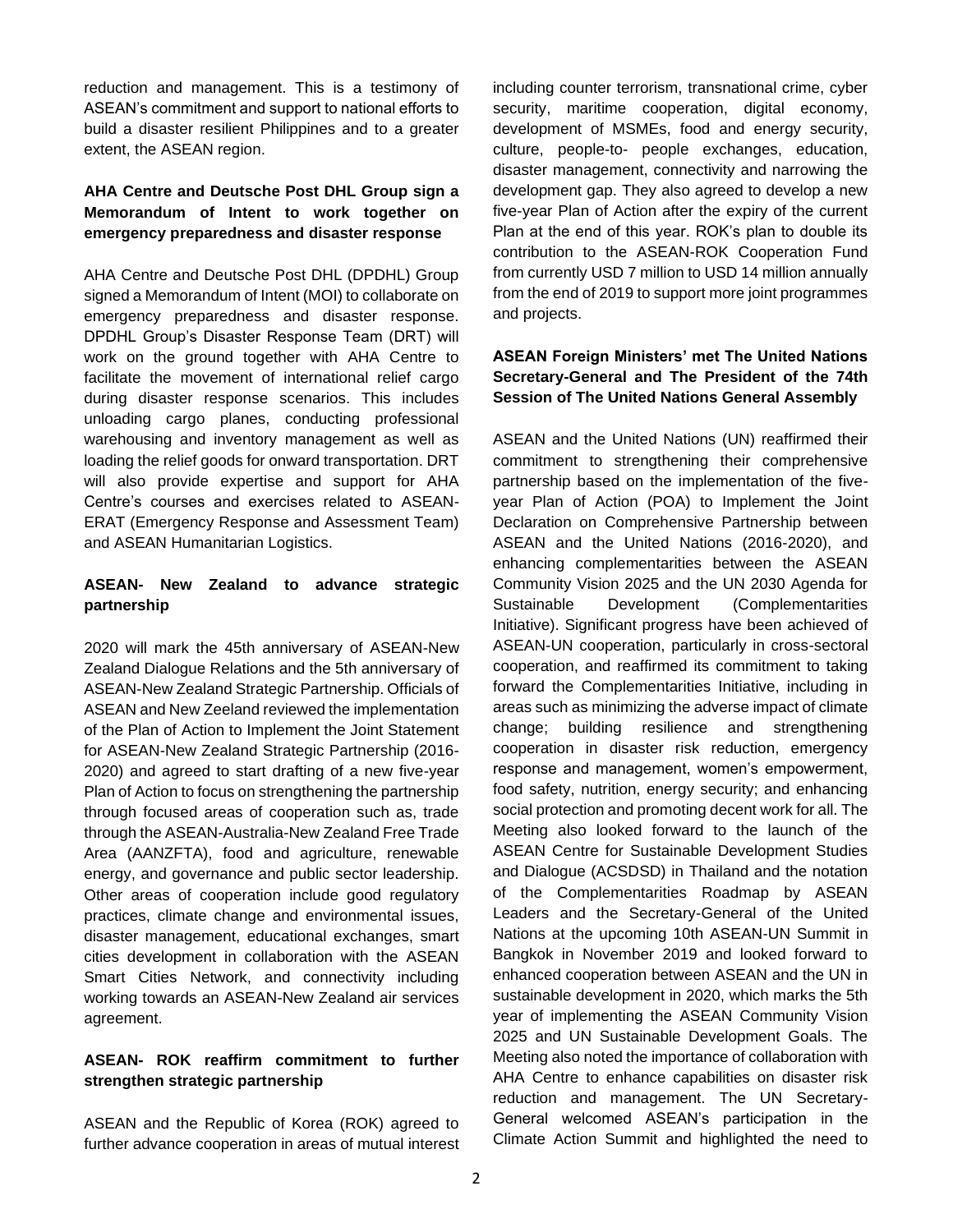foster climate resilience and low greenhouse gas emissions development.

#### **ASEAN celebrates 52nd anniversary; inaugurates new Secretariat building**



ASEAN inaugurated the new ASEAN Secretariat (ASEC) building as it celebrated its 52nd anniversary with a series of commemorative events involving the community, marking a new chapter in the organization's history. President Joko Widodo officiated the new building in the presence of Secretary-General of ASEAN Dato Lim Jock Hoi, Foreign Ministers and representatives from ASEAN Member States. In his keynote speech, President Widodo wished that in the future most activities would be carried out in the new building to minimize travel of staff and use resources for other activities.

#### **Launched: ASEAN Disaster Risk Financing and Insurance Phase 2**

Nanyang Technological University, Singapore and the ASEAN Secretariat teamed up to launch a three-year disaster risk reduction plan that aims to strengthen the financial resiliency of ASEAN member states when natural disasters strike. The ASEAN Disaster Risk Financing and Insurance Phase 2 (ADRFI-2) 'plan of action' will equip Member States with risk management and risk transfer capabilities that will enable them to overcome financial burdens caused by disasters. Riding on the success of the first phase, the new plan is anchored around three strategic pillars namely, Risk Data (risk information and assessment), Capacity Building on Disaster Risk Financing, and Risk Advisory. Both sides agreed to co-develop comprehensive risk management strategies to help ASEAN Member States overcome the debilitative effects of catastrophes and national disasters.

# **IFRC- ASEAN Engagement**

### **Senior Official Meeting on Youth (SOMY), 17 July 2019, Vientiane, Lao PDR**

The IFRC had the privilege of presenting its many related youth activities to the ASEAN Senior Officials on youth during the Open Session of the Preparatory Senior Officials' Meeting on Youth held in Vientiane, Lao PDR. The forum served as a platform for various ASEAN partners working within the region on youthrelated programmes to present their report of their activities. In this occasion, the progress of the implementation of IFRC-ASEAN collaboration on Youth Leadership Development through Youth as Agents of Behavioral Change (YABC) and Youth in School Safety (YSS) trainings were presented. To date, IFRC and ASEAN have conducted YABC Peer Educator training in Thailand, Myanmar, Indonesia, Brunei Darussalam, Malaysia. Meanwhile, YABC training in other remaining ASEAN countries will commence at end half of 2019. An additional initiative called SAFE STEPS Kids Programme was also presented and received well response by the ASEAN members.

#### *[ASEAN SAFE SCHOOLS INITIATIVE \(ASSI\)](https://aseansafeschoolsinitiative.org/3rd-webinar-approaches-in-implementing-school-safety/)  [Webinar,](https://aseansafeschoolsinitiative.org/3rd-webinar-approaches-in-implementing-school-safety/)* **30th August, online**

Red Cross Red Crescent participated as one of the speakers at ASSI Webinar and presented approaches in implementing school safety and share lesson learned on good partnership on Road Safety for children by engaging government, local communities, schools and corporate sector. The webinar was held as the result of strong partnership between IFRC and ASSI due to the successful conclusion of the 3rd [ASEAN](https://www.rcrc-resilience-southeastasia.org/event/3rd-asean-regional-conference-on-school-safety-2-4-april-2019-bangkok-thailand/)  [Regional Conference on School Safety](https://www.rcrc-resilience-southeastasia.org/event/3rd-asean-regional-conference-on-school-safety-2-4-april-2019-bangkok-thailand/) which was held last April in Bangkok, Thailand. Maintaining good relationship and strong partnership with ASSI and other school safety actors in the region is important to scale-up the reach and the impact.

#### **ASEAN Strategic and Policy Dialogue in Disaster Management, 20-21 August, Singapore**

Under Secretary General for Partnership, Jemillah Mahmood participated as Key Speaker at High Level Panel Discussion titled "ASEAN Resiliency: Forging Partnership for Future Challenges" at the ASEAN Strategic and Policy Dialogue in Disaster Management (SPDDM). Organized by ASEAN Committee on Disaster Management (ACDM) and Singapore Civil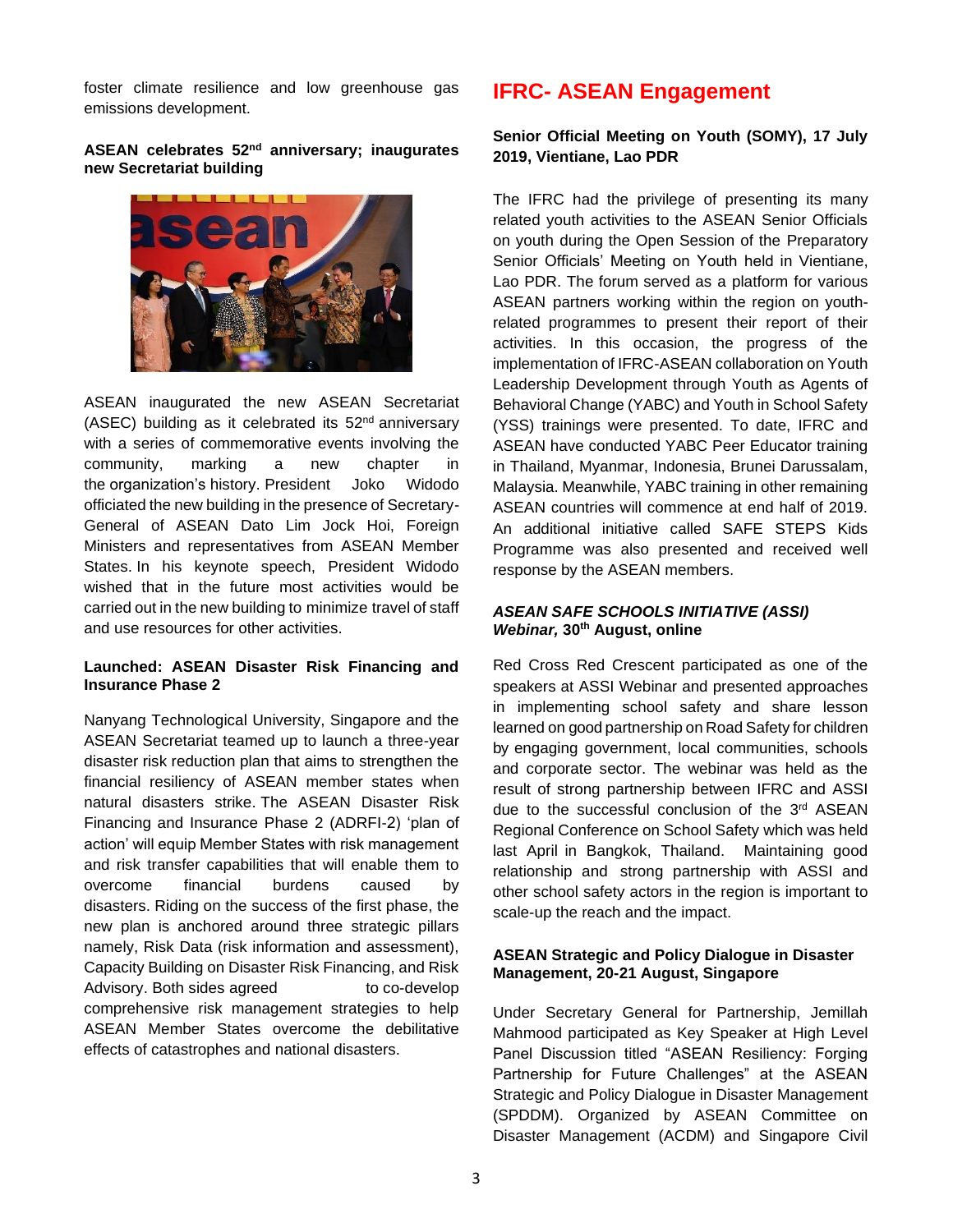Defence Force (SCDF), SPDDM is a key platform to gather policy makers and stakeholders in ASEAN to promote thought leadership and chart strategic directions for the ACDM. The outcome of the SPDDM contribute to the work of the ACDM and ASEAN's policy direction in disaster management.

## **2 nd Climate Change Partnership Conference, 27 August 2019, Singapore**

IFRC represented by Regional FbF Advisor participated at the 2<sup>nd</sup> ASEAN Climate Change Partnership hosted by ASEAN Working Group on Climate Change (AWGCC). The forum provided opportunities for ASEAN partners to have more indepth consultation and discussion and sharing experiences, views, and identifying potential cooperation in addressing climate change issues in the region including in achieving AWGCC's priority actions. IFRC provided an overview on the RCRC work with vulnerable populations, community resilience localization as well as climate finance. The focus on localization received well comments from the Chairman of AWGCC and thus agreed on the need to include the voice of the most affected by Climate Change and allowing a bottom-up approach in ASEAN projects, frameworks, and policies. During discussion, several ASEAN Member States made positive responses and looked for future collaboration with IFRC, namely: *Malaysia -* engagements on local-level CCA and risk analysis; *Brunei Darussalam-* cross learning of IFRC studies on climate finance; and *ACWC (ASEAN Commission on the Promotion and Protection of the Rights of Women and Children*) - collaboration on future study on the impact of CC on women and children.

#### **ACDM WG on Risk Assessment and Awareness, 29 August 2019, Bangkok, Thailand**

The Regional FbF Advisor represented IFRC at the ASEAN Committeeon Disaster Management Working Group on Risk Assessment and Awareness (ACDM WG RAA) meeting held in Bangkok, Thailand. The meeting aimed to explore potential collaboration with all ASEAN partners to enhance risk assessment and improve risk awareness of ASEAN community. In this occasion, IFRC presented the Forecast-based Financing approach and received positive responses from WG members of Vietnam and the Philippines noting that IFRC have active FbF projects in those countries. Apart from that, some other WG members also showed their knowledge of FbF activities including the impact-based forecasting.

## **ASEAN Risk Monitor and Disaster Management Review (ARMOR) 2nd edition**

IFRC is invited to contribute an article for the  $2<sup>nd</sup>$  edition ASEAN Risk Monitor and Disaster Management Review (ARMOR). Letter of interest has been submitted to AHA Centre with proposed topics of "*Forecast-based Financing – An anticipatory approach to reducing the impacts of severe weather events".* The acceptance from the ARMOR board still being expected. The next ARMOR will be published in June 2020.

#### **AHA Centre Executive Program (ACE), 2-6 September, Palu, Indonesia**

IFRC facilitated the  $6<sup>th</sup>$  batch of ACE training in Palu, Central Sulawesi, Indonesia. The training was facilitated in collaboration with PMI and ICRC. The participants consist of representatives from all 10 ASEAN countries (18 participants) and from AHA Centre staff based in Palu. The training was focused around four major subjects, such as a) Red Cross Red Crescent collaboration and operations in ASEAN; b) Understanding resilience; c) protection, gender and inclusion; d) Disaster Law and Advocacy. As part of the training, the group visited IFRC basecamp in Palu and the liquefaction area. PMI introduced their work in the field at the camps and around the school reconstruction program.

# **ACDM WG on Prevention and Mitigation, 20 September 2019, Jakarta, Indonesia**



Represented by Head of CCST Jakarta and Representative to ASEAN, IFRC participated at the Open session of the 11<sup>th</sup> Meeting of the ACDM Working Group on Prevention and Mitigation (WG-P&M) in Jakarta. IFRC contribution to the implementation